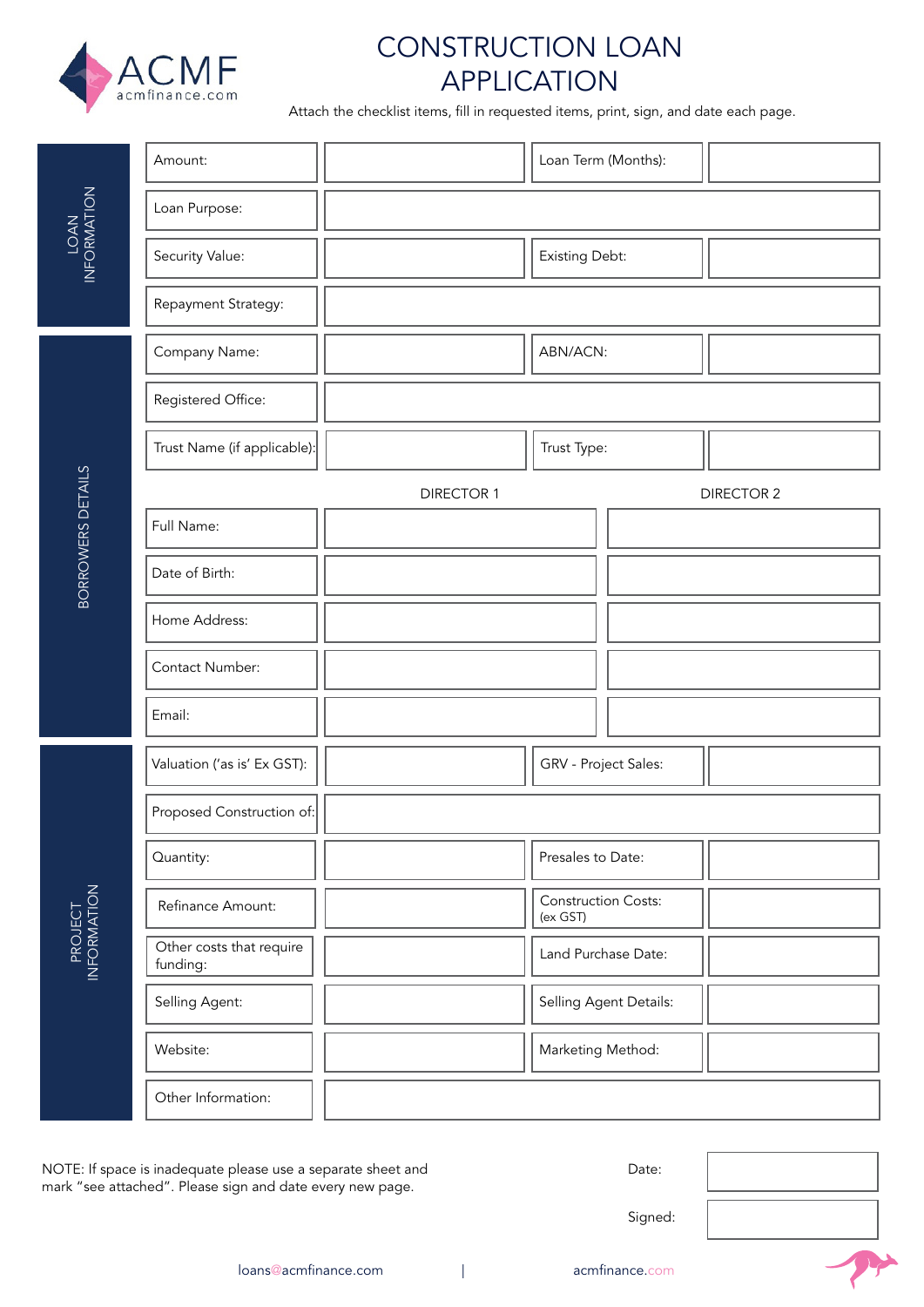

# SECURITY OFFERED

|                                               | Address                                                                              |  | Value Estimate                                                          | Description                                                                             | Debt Amount |
|-----------------------------------------------|--------------------------------------------------------------------------------------|--|-------------------------------------------------------------------------|-----------------------------------------------------------------------------------------|-------------|
| Security 1                                    |                                                                                      |  |                                                                         |                                                                                         |             |
| Security 2<br>(if applicable)                 |                                                                                      |  |                                                                         |                                                                                         |             |
| Security 3<br>(if applicable)                 |                                                                                      |  |                                                                         |                                                                                         |             |
| <b>BORROWER</b>                               | <b>Business Activity:</b>                                                            |  |                                                                         |                                                                                         |             |
|                                               | <b>Business Name:</b>                                                                |  |                                                                         |                                                                                         |             |
| GUARANTOR                                     | <b>Business Activity:</b>                                                            |  |                                                                         |                                                                                         |             |
|                                               | <b>Business Name:</b>                                                                |  |                                                                         |                                                                                         |             |
|                                               | Read and Sign Privacy Form                                                           |  |                                                                         |                                                                                         |             |
|                                               |                                                                                      |  | 100 Point Identification (ID) In Colour for each director and guarantor |                                                                                         |             |
|                                               |                                                                                      |  | Latest COUNCIL Rate Notices - (note not reminder notices)               |                                                                                         |             |
|                                               |                                                                                      |  | Latest LAND TAX ASSESSMENTS Notices (note not reminder notices)         |                                                                                         |             |
| LIST OF DOCUMENTS TO BE SUPPLIED BY<br>CLIENT | Latest WATER Rate Notices - (note not reminder notices)                              |  |                                                                         |                                                                                         |             |
|                                               |                                                                                      |  |                                                                         | Current or Old Valuations (if available - old used only for historical background only) |             |
|                                               | Consultant List if a construction loan (attach only if applicable or strike out)     |  |                                                                         |                                                                                         |             |
|                                               | Purchase Contract (or original purchase contract - only if applicable or strike out) |  |                                                                         |                                                                                         |             |
|                                               | Other - as Requested                                                                 |  |                                                                         |                                                                                         |             |
|                                               |                                                                                      |  |                                                                         |                                                                                         |             |

NOTE: If space is inadequate please use a separate sheet and mark "see attached". Please sign and date every new page.

| Date:   |  |
|---------|--|
| Signed: |  |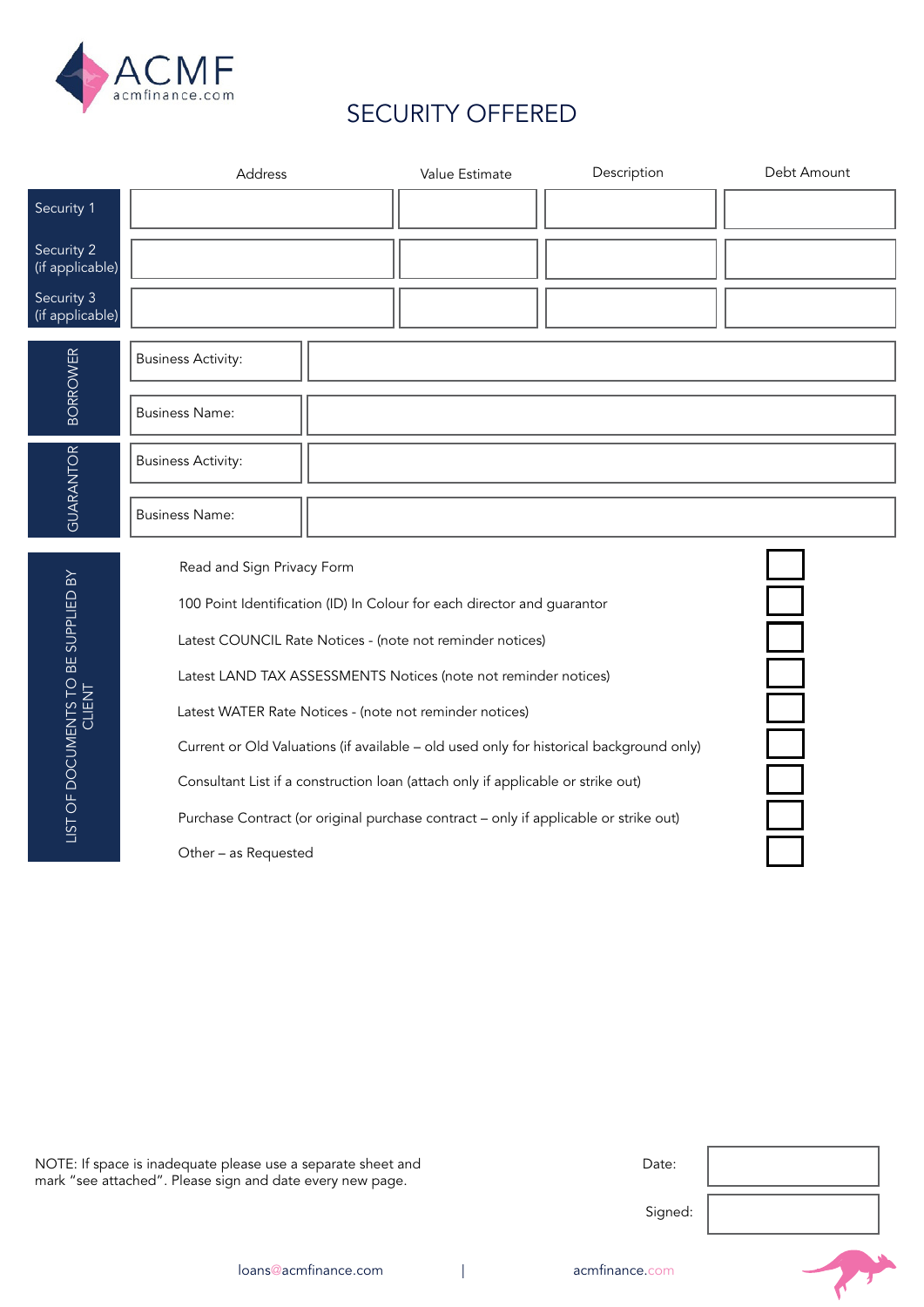

## COMPANY FINANCIAL POSITION STATEMENT

| <b>Property Address</b> | Value Estimate | Lenders Name | Liabilities |
|-------------------------|----------------|--------------|-------------|
|                         |                |              |             |
|                         |                |              |             |
|                         |                |              |             |
| <b>TOTAL</b>            |                | <b>TOTAL</b> |             |

# DIRECTOR 1 FINANCIAL POSITION STATEMENT (REAL ESTATE ONLY)



#### DIRECTOR 2 FINANCIAL POSITION STATEMENT (REAL ESTATE ONLY)

| <b>Property Address</b> | Value Estimate | Lenders Name   | Liabilities |
|-------------------------|----------------|----------------|-------------|
|                         |                |                |             |
|                         |                |                |             |
|                         |                |                |             |
|                         |                |                |             |
| <b>TOTAL</b>            |                | <b>TOTAL</b>   |             |
|                         |                |                |             |
|                         |                | Date:          |             |
|                         |                | Signed:        |             |
| loans@acmfinance.com    |                | acmfinance.com |             |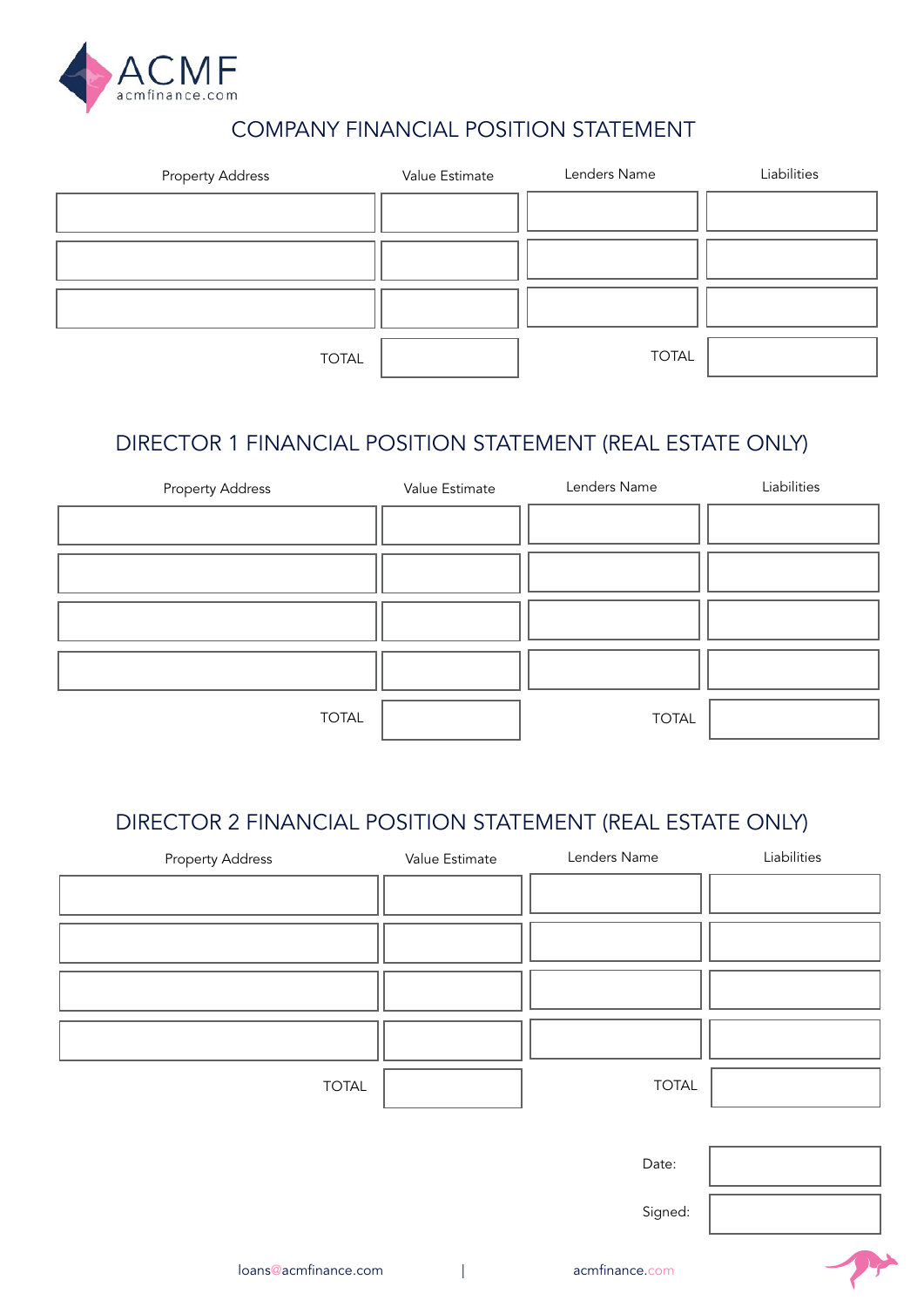

### PRIVACY ACT 1998 DECLARATION Consent by Applicants(s) and Guarantor(s)

This Privacy Form applies to any "Lender(s)" which is considering to lend to the applicant(s); The Applicant(s) and the Guarantor(s) acknowledge that I/we have made an application for credit from the Lender.

I/we agree that the Lender (and any other financier who at any time provides or has any interest in the credit) can do any of the following at any time:

1. Commercial credit information

Seek and use commercial credit information about me/us to assess an application for consumer credit or commercial credit 2. Consumer information

Seek and use consumer credit information about me/us to assess an application for consumer credit or commercial credit 3. Collection of overdue Payments

Seek and use a credit report about me/us provided by a credit reporting agency to collect overdue payments from me/us. 4. Provide information to mortgage insurer

Provide information to a mortgage insurer to assess the risk of providing mortgage insurance or to assess the risk of default. 5. Exchange of information between credit providers

Seek from and use or give to another credit provider (including without limitation any other credit provider who has lent money on the same security) any information about my/our credit worthiness, credit standing, credit history or credit capacity.

6. Exchange of information with advisers

Seek from and use or give to any broker, financial consultant, accountant, lawyer, or other adviser acting in connection with any financing provided or proposed to be provided to me/us any consumer or commercial credit information

7. Provide information to credit reporting agencies

Give to a credit reporting agency personal or commercial information about me/us. The information may include identity particulars; the fact that credit has been applied for and the amount: the fact that the Lender is a current credit provider to me/us; payments which become overdue more than 60 days, and for which action is commenced; advice that payments are no longer overdue; advice that cheques drawn by me/us have been dishonoured more than once; in specified circumstances that in the opinion of the Lender I/we have committed a serious credit infringement; and the credit provided to me/us by the Lender has been paid or otherwise discharged 8. Provide information for securitization

Disclose any report or personal information about me/us to another person in connection with funding financial accommodation by means of an arrangement involving securitization.

9. Provide information to Guarantors

Provide information to any person who proposes to guarantee or has guaranteed repayment of any credit provided to me/us 10. Provide Information to Insurer Provide information to effect or renew insurance of the security property.

11. Provide information to other interested party(s) such as a Lender and or Investor considering this loan application.

Unless I/we advise the Lender in writing, otherwise the Lender may transfer to, for use by any other ACMF associated company, any personal, consumer or commercial credit information provided by me/us to the Lender (including but not limited to my/our name, address, age and telephone number, the type of product/sI/we have with the Lender, a summary of any transactions between us from time to time which may include details of the loan term, the principal drawn down, the account balance and repayment amounts). I understand that the purpose for which the Lender may transfer this information will be for the marketing, planning, product development and research requirements of the Lender and any other company within ACMF

12. I consent to my identification information being verified with the Issuer/Official Record Holder

e.g. through Equifax ID Matrix DVS/AML services. I /We have been authorized to provide all of the identity information for all of the borrower's directors, guarantors and >25% beneficiaries of the borrower/guarantors/trusts/trustees for the purposes of verification with the Issuer/Official Record Holder e.g. via Equifax ID Matrix DVS/AML service.

DECLARATION OF PURPOSES FOR WHICH CREDIT IS PROVIDED I/We declare that the credit to be provided to me by the credit provider is to be applied wholly for business purposes and I consent to my information being checked with the document issuer or official record holder.

| Director 1<br>Name  | Director 1<br>Signature  | Date |  |
|---------------------|--------------------------|------|--|
| Director 2<br>Name  | Director 1<br>Signature  | Date |  |
| Guarantor<br>1 Name | Guarantor<br>1 Signature | Date |  |
| Guarantor<br>2 Name | Guarantor<br>2 Signature | Date |  |
| Witness<br>Name     | Witness<br>Signature     | Date |  |